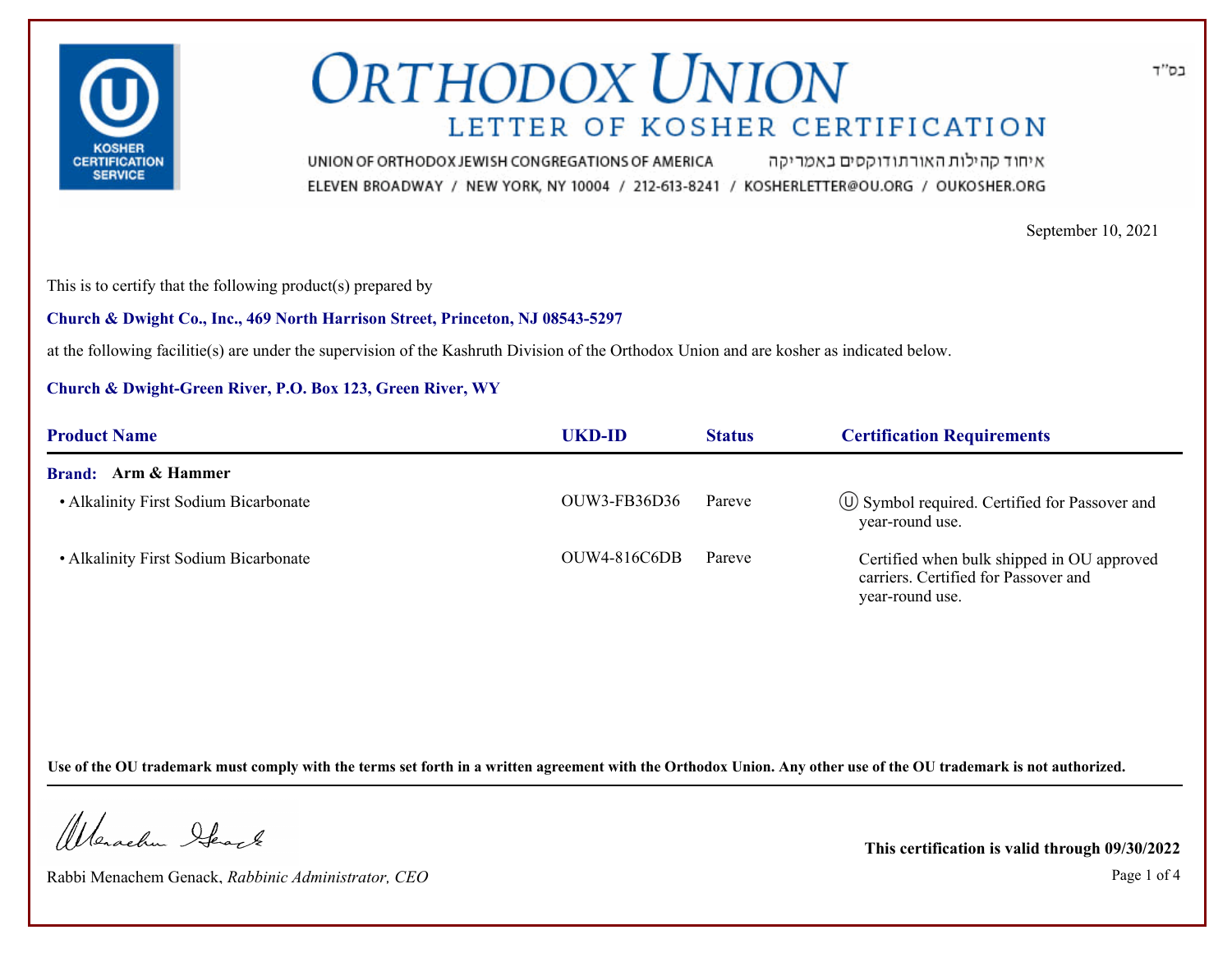

איחוד קהילות האורתודוקסים באמריקה UNION OF ORTHODOX JEWISH CONGREGATIONS OF AMERICA ELEVEN BROADWAY / NEW YORK, NY 10004 / 212-613-8241 / KOSHERLETTER@OU.ORG / OUKOSHER.ORG

September 10, 2021

### **Church & Dwight Co., Inc. (continued)**

#### **Church & Dwight-Green River, P.O. Box 123, Green River, WY**

This is to certify that the following product(s) prepared by this company at the facilitie(s) listed above are under the supervision of the Kashruth Division of the Orthodox Union and are kosher as indicated below.

| <b>Product Name</b>                    | UKD-ID       | <b>Status</b> | <b>Certification Requirements</b>                                                                     |
|----------------------------------------|--------------|---------------|-------------------------------------------------------------------------------------------------------|
| <b>Brand:</b> Arm & Hammer (continued) |              |               |                                                                                                       |
| • Sodium Bicarbonate                   | OUW3-FFB920D | Pareve        | (U) Symbol required. Certified for Passover and<br>year-round use.                                    |
| • Sodium Bicarbonate                   | OUW4-6EE8233 | Pareve        | Certified when bulk shipped in OU approved<br>carriers. Certified for Passover and<br>year-round use. |

**Use of the OU trademark must comply with the terms set forth in a written agreement with the Orthodox Union. Any other use of the OU trademark is not authorized.**

Werachen Ifearle

Rabbi Menachem Genack, *Rabbinic Administrator, CEO* Page 2 of 4

**This certification is valid through 09/30/2022**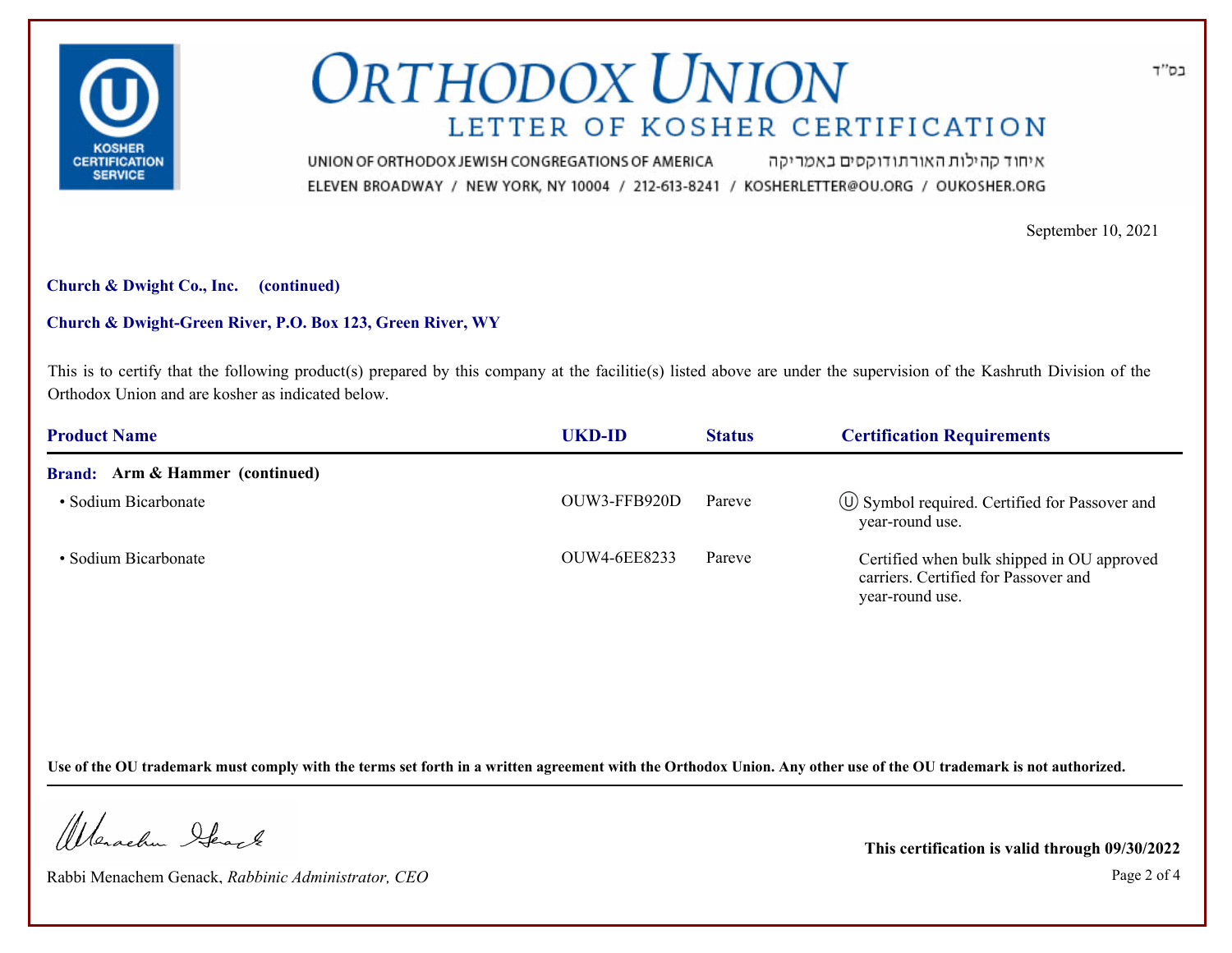

איחוד קהילות האורתודוקסים באמריקה UNION OF ORTHODOX JEWISH CONGREGATIONS OF AMERICA ELEVEN BROADWAY / NEW YORK, NY 10004 / 212-613-8241 / KOSHERLETTER@OU.ORG / OUKOSHER.ORG

September 10, 2021

### **Church & Dwight Co., Inc. (continued)**

### **Church & Dwight-Green River, P.O. Box 123, Green River, WY**

This is to certify that the following product(s) prepared by this company at the facilitie(s) listed above are under the supervision of the Kashruth Division of the Orthodox Union and are kosher as indicated below.

| <b>Product Name</b>                    | <b>UKD-ID</b>       | <b>Status</b> | <b>Certification Requirements</b>                                                                     |
|----------------------------------------|---------------------|---------------|-------------------------------------------------------------------------------------------------------|
| <b>Brand:</b> Arm & Hammer (continued) |                     |               |                                                                                                       |
| • Sodium Bicarbonate USP               | OUW3-D9A3017        | Pareve        | (∪) Symbol required. Certified for Passover and<br>year-round use.                                    |
| • Sodium Bicarbonate USP               | OUW4-54EFDDD Pareve |               | Certified when bulk shipped in OU approved<br>carriers. Certified for Passover and<br>year-round use. |

**Use of the OU trademark must comply with the terms set forth in a written agreement with the Orthodox Union. Any other use of the OU trademark is not authorized.**

Werachen Ifearle

Rabbi Menachem Genack, *Rabbinic Administrator, CEO* Page 3 of 4

**This certification is valid through 09/30/2022**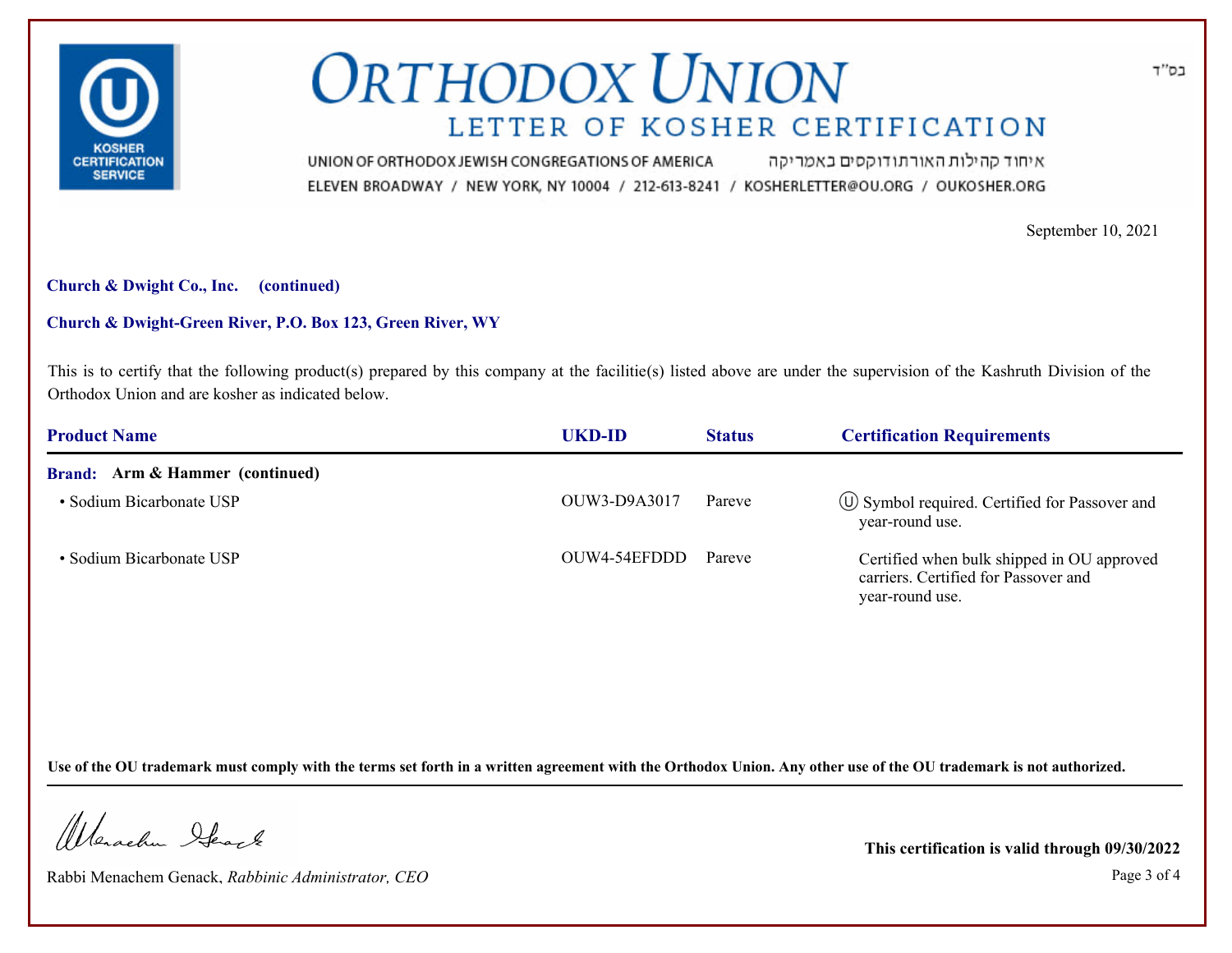

איחוד קהילות האורתודוקסים באמריקה UNION OF ORTHODOX JEWISH CONGREGATIONS OF AMERICA ELEVEN BROADWAY / NEW YORK, NY 10004 / 212-613-8241 / KOSHERLETTER@OU.ORG / OUKOSHER.ORG

September 10, 2021

### **Church & Dwight Co., Inc. (continued)**

#### **Church & Dwight-Green River, P.O. Box 123, Green River, WY**

This is to certify that the following product(s) prepared by this company at the facilitie(s) listed above are under the supervision of the Kashruth Division of the Orthodox Union and are kosher as indicated below.

| <b>Product Name</b>                         | UKD-ID       | <b>Status</b> | <b>Certification Requirements</b>                                                                     |
|---------------------------------------------|--------------|---------------|-------------------------------------------------------------------------------------------------------|
| <b>Brand:</b> Arm & Hammer (continued)      |              |               |                                                                                                       |
| • Sodium Bicarbonate W/Tricalcium Phosphate | OUW3-BCF1AB5 | Pareve        | (∪) Symbol required. Certified for Passover and<br>year-round use.                                    |
| • Sodium Bicarbonate W/Tricalcium Phosphate | OUW4-5ABCB32 | Pareve        | Certified when bulk shipped in OU approved<br>carriers. Certified for Passover and<br>year-round use. |

**Use of the OU trademark must comply with the terms set forth in a written agreement with the Orthodox Union. Any other use of the OU trademark is not authorized.**

Werachen Ifearle

Rabbi Menachem Genack, *Rabbinic Administrator, CEO* Page 4 of 4

**This certification is valid through 09/30/2022**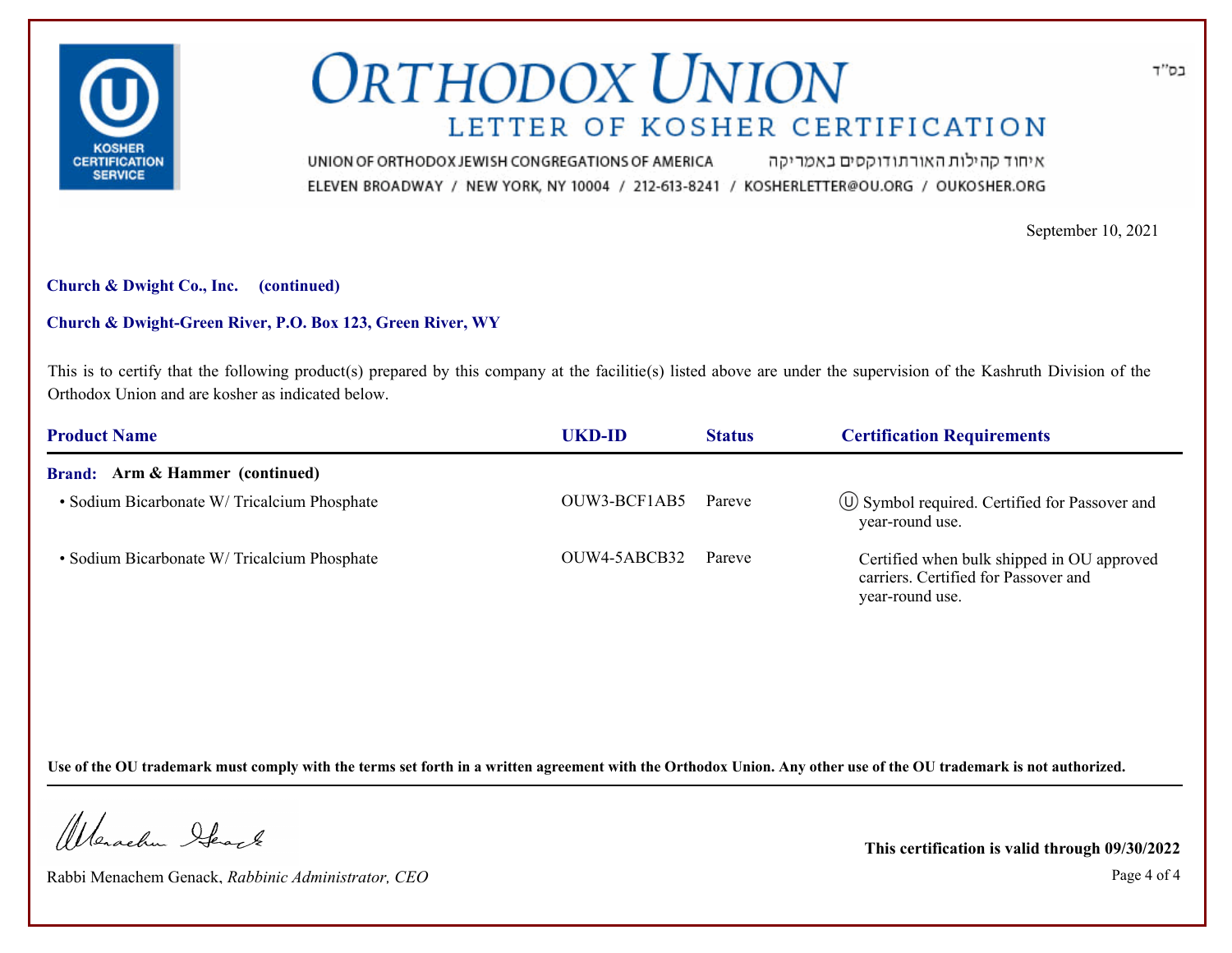

איחוד קהילות האורתודוקסים באמריקה UNION OF ORTHODOX JEWISH CONGREGATIONS OF AMERICA ELEVEN BROADWAY / NEW YORK, NY 10004 / 212-613-8241 / KOSHERLETTER@OU.ORG / OUKOSHER.ORG

September 10, 2021

This is to certify that the following product(s) prepared by

#### **Church & Dwight Co., Inc., 469 North Harrison Street, Princeton, NJ 08543-5297**

at the following facilitie(s) are under the supervision of the Kashruth Division of the Orthodox Union and are kosher as indicated below.

## **Church & Dwight-Old Fort, 2501 East County Road 34, Old Fort, OH**

| <b>Product Name</b>                   | <b>UKD-ID</b> | <b>Status</b> | <b>Certification Requirements</b>                                                                     |
|---------------------------------------|---------------|---------------|-------------------------------------------------------------------------------------------------------|
| <b>Brand:</b> Arm & Hammer            |               |               |                                                                                                       |
| • Alkalinity First Sodium Bicarbonate | OUW3-FB36D36  | Pareve        | $\circ$ Symbol required. Certified for Passover and<br>year-round use.                                |
| • Alkalinity First Sodium Bicarbonate | OUW4-816C6DB  | Pareve        | Certified when bulk shipped in OU approved<br>carriers. Certified for Passover and<br>year-round use. |
| • Flow K- Potassium Bicarbonate       | OUV3-971E152  | Pareve        | $\circ$ Symbol required.                                                                              |

**Use of the OU trademark must comply with the terms set forth in a written agreement with the Orthodox Union. Any other use of the OU trademark is not authorized.**

Werschn Heart

Rabbi Menachem Genack, *Rabbinic Administrator, CEO* Page 1 of 4

**This certification is valid through 09/30/2022**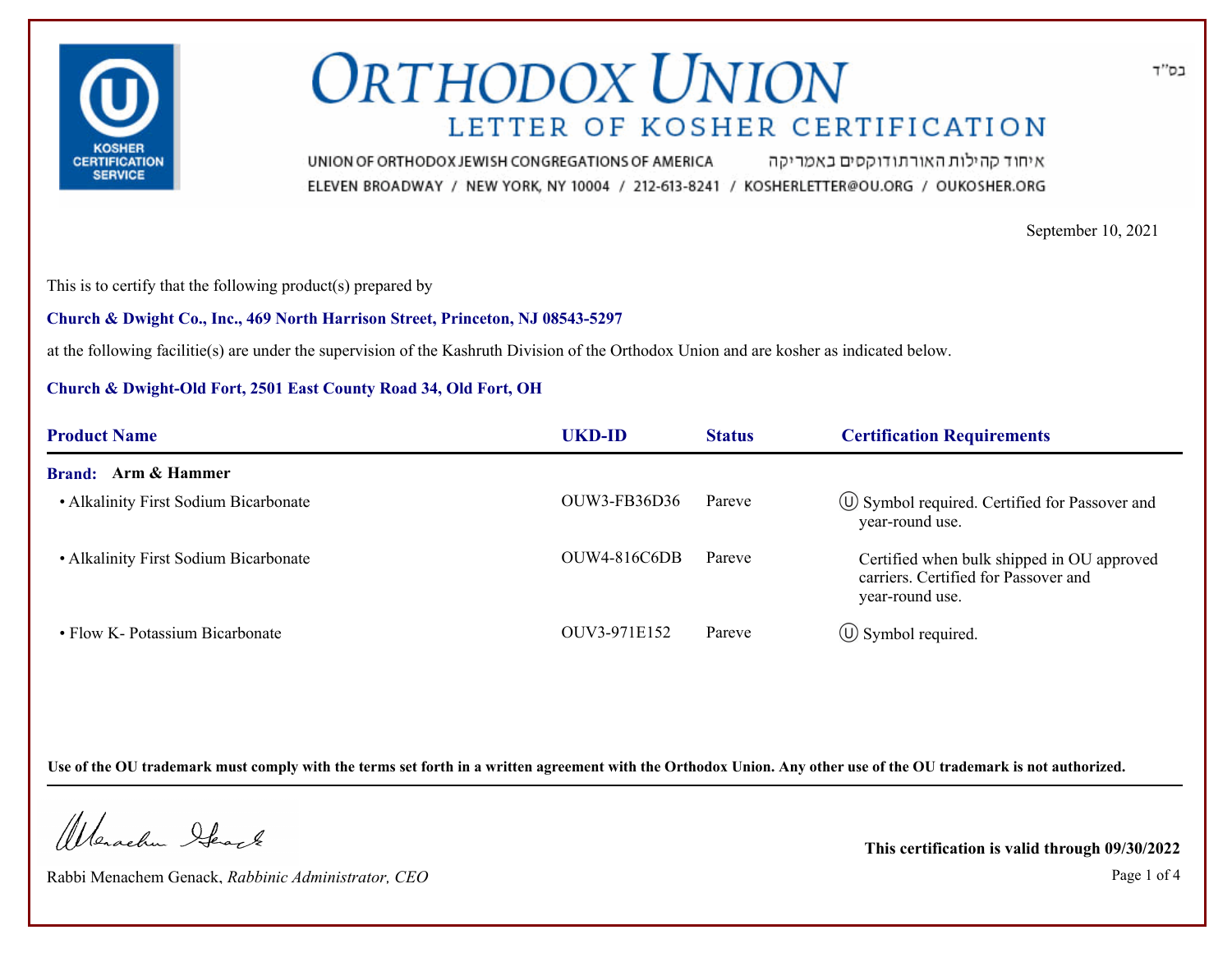

איחוד קהילות האורתודוקסים באמריקה UNION OF ORTHODOX JEWISH CONGREGATIONS OF AMERICA ELEVEN BROADWAY / NEW YORK, NY 10004 / 212-613-8241 / KOSHERLETTER@OU.ORG / OUKOSHER.ORG

September 10, 2021

#### **Church & Dwight Co., Inc. (continued)**

### **Church & Dwight-Old Fort, 2501 East County Road 34, Old Fort, OH**

This is to certify that the following product(s) prepared by this company at the facilitie(s) listed above are under the supervision of the Kashruth Division of the Orthodox Union and are kosher as indicated below.

| <b>Product Name</b>                    | <b>UKD-ID</b> | <b>Status</b> | <b>Certification Requirements</b>                                                                     |
|----------------------------------------|---------------|---------------|-------------------------------------------------------------------------------------------------------|
| <b>Brand:</b> Arm & Hammer (continued) |               |               |                                                                                                       |
| • Sodium Bicarbonate                   | OUW3-FFB920D  | Pareve        | $\circ$ Symbol required. Certified for Passover and<br>year-round use.                                |
| • Sodium Bicarbonate                   | OUW4-6EE8233  | Pareve        | Certified when bulk shipped in OU approved<br>carriers. Certified for Passover and<br>year-round use. |

**Use of the OU trademark must comply with the terms set forth in a written agreement with the Orthodox Union. Any other use of the OU trademark is not authorized.**

Warachen Ifearle

Rabbi Menachem Genack, *Rabbinic Administrator, CEO* Page 2 of 4

**This certification is valid through 09/30/2022**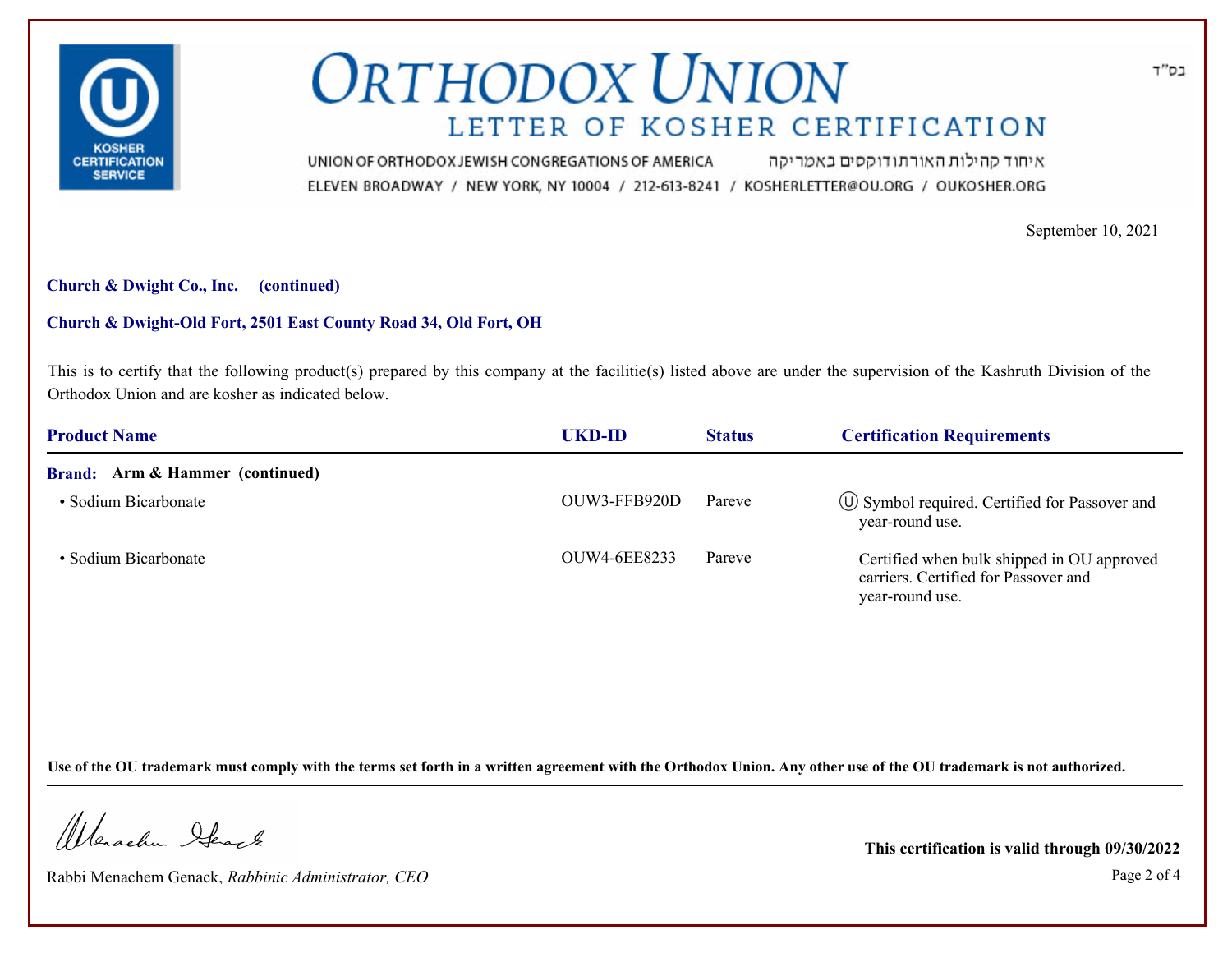

איחוד קהילות האורתודוקסים באמריקה UNION OF ORTHODOX JEWISH CONGREGATIONS OF AMERICA ELEVEN BROADWAY / NEW YORK, NY 10004 / 212-613-8241 / KOSHERLETTER@OU.ORG / OUKOSHER.ORG

September 10, 2021

#### **Church & Dwight Co., Inc. (continued)**

### **Church & Dwight-Old Fort, 2501 East County Road 34, Old Fort, OH**

This is to certify that the following product(s) prepared by this company at the facilitie(s) listed above are under the supervision of the Kashruth Division of the Orthodox Union and are kosher as indicated below.

| <b>Product Name</b>                    | <b>UKD-ID</b>       | <b>Status</b> | <b>Certification Requirements</b>                                                                     |
|----------------------------------------|---------------------|---------------|-------------------------------------------------------------------------------------------------------|
| <b>Brand:</b> Arm & Hammer (continued) |                     |               |                                                                                                       |
| • Sodium Bicarbonate USP               | OUW3-D9A3017        | Pareve        | (∪) Symbol required. Certified for Passover and<br>year-round use.                                    |
| • Sodium Bicarbonate USP               | OUW4-54EFDDD Pareve |               | Certified when bulk shipped in OU approved<br>carriers. Certified for Passover and<br>year-round use. |

**Use of the OU trademark must comply with the terms set forth in a written agreement with the Orthodox Union. Any other use of the OU trademark is not authorized.**

Warachen Ifearle

Rabbi Menachem Genack, *Rabbinic Administrator, CEO* Page 3 of 4

**This certification is valid through 09/30/2022**